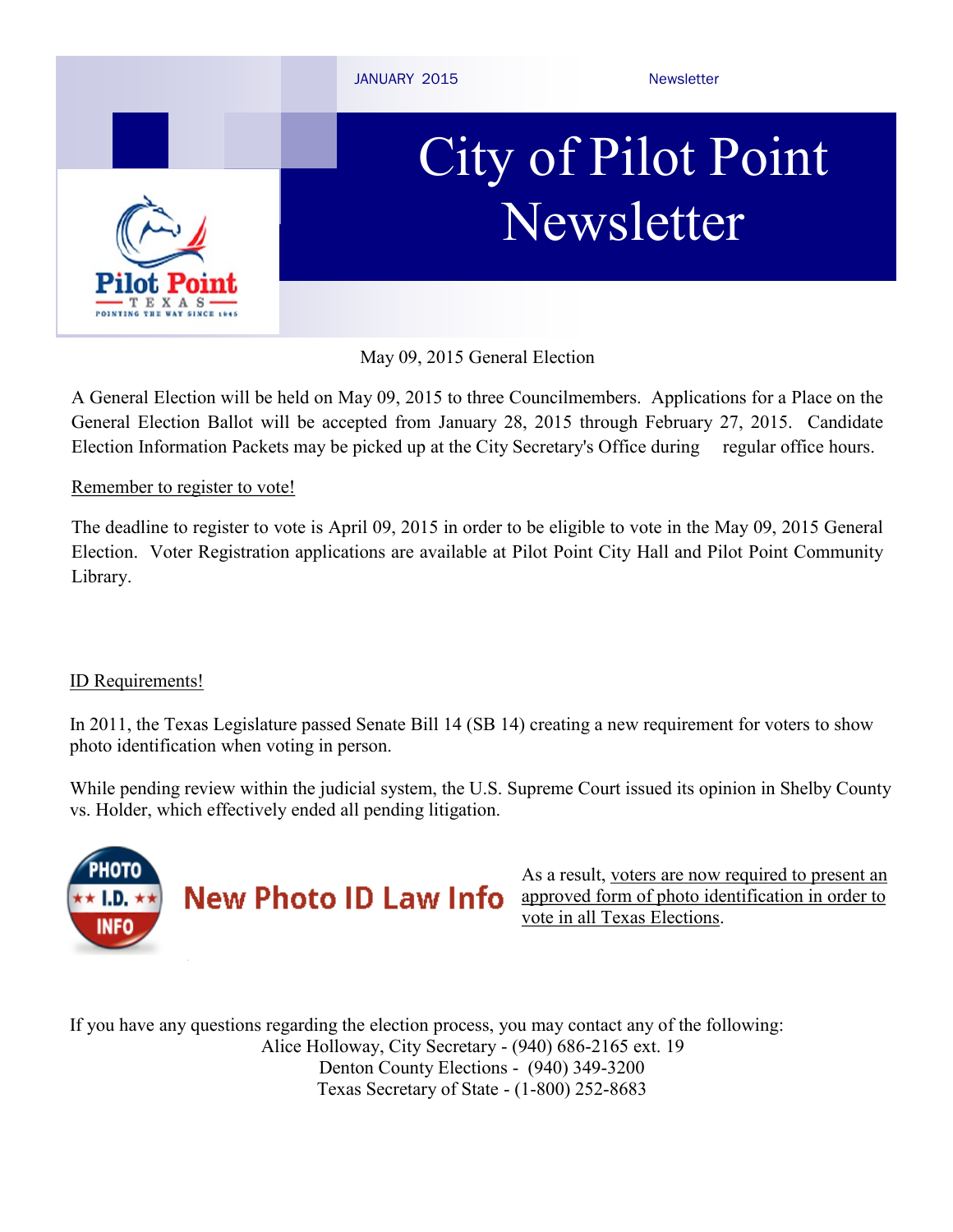| <b>City of Pilot Point Newsletter</b>                                                                                                                                                                                                                                                                                                                                             |                                                                                                                                                                                                                                                                                                                                                                                                                               |
|-----------------------------------------------------------------------------------------------------------------------------------------------------------------------------------------------------------------------------------------------------------------------------------------------------------------------------------------------------------------------------------|-------------------------------------------------------------------------------------------------------------------------------------------------------------------------------------------------------------------------------------------------------------------------------------------------------------------------------------------------------------------------------------------------------------------------------|
| <b>WHAT IS SEASONAL INFLUENZA (FLU)?</b><br>The flu is a contagious respiratory disease caused by a<br>virus. It infects the respiratory tract in humans (nose,<br>throat, and lungs), and usually lasts 1-2 weeks. The flu<br>is not the same as a cold or the "stomach flu."<br><b>HOW IS INFLUENZA SPREAD?</b>                                                                 | <b>SYMPTOMS:</b><br>• Fever* or feeling feverish/chills<br>$\cdot$ Cough<br>• Sore throat<br>• Runny or stuffy nose<br>• Muscle or body aches<br>• Headaches                                                                                                                                                                                                                                                                  |
| When someone who has the flu coughs, sneezes or<br>talks, the virus is dispersed through the air and may be<br>inhaled by anyone close by.                                                                                                                                                                                                                                        | • Fatigue (tiredness)<br>• Some people may have vomiting and diarrhea,<br>though this is more common in children than adults.                                                                                                                                                                                                                                                                                                 |
| <b>FLU COMPLICATIONS:</b><br>Although most who get the flu will recover in less<br>than 2 weeks, others will develop complications,<br>which can be life-threatening, and may result in death:<br>• Pneumonia<br>• Bronchitis<br>$\cdot$ Sinus & ear infections<br>• Dehydration<br>• Worsened chronic pre-existing conditions (e.g.<br>asthma attacks in someone who has asthma) | *Not always present with the flu<br><b>HIGH RISK GROUPS:</b><br>Those at high risk for complications from the flu<br>include:<br>• Children $\leq$ 5, but especially $\leq$ 2 years<br>• Adults over the age of 65<br>• Pregnant women<br>• People with chronic medical conditions (e.g. heart)<br>disease, diabetes, asthma, chronic lung disease, people<br>who are morbidly obese)<br>• American Indians & Alaskan Natives |

#### **PROTECT YOURSELF AND OTHERS:**

• **Everyone 6 months of age and older should get an annual flu shot.** 

• Infants  $\leq 6$  months are the pediatric group at highest risk for complications, but are too young for the flu shot • – all household members and caregivers should be vaccinated to protect them.

- Wash your hands often. Use soap and water, or use an alcohol-based hand sanitizer if you cannot wash your hands. This is the easiest way to stop the spread of germs.
- Avoid touching your eyes, nose, and mouth. Some germs can live for 2 hours or more on surfaces like door knobs, desks, and tables.
- Cover your mouth and nose when coughing or sneezing. Cough or sneeze into the crease of your elbow, or into a tissue (and throw it away).
- Stay home when you feel sick, from work, stores, and public places. Keep sick kids home from school or daycare.
- Try to avoid close contact with sick people.

 Practice good health habits, especially during flu season. Get plenty of sleep and exercise, manage our stress, drink plenty of fluids, and eat healthy food.

FOR MORE INFORMATION, VISIT THESE FLU WEBSITES:

www.flu.gov www.cdc.gov/flu

U.S. Health & Human Services: Centers for Disease Control and Prevention (CDC):

## *FLU SHOTS ARE AVAILABLE LOCALLY*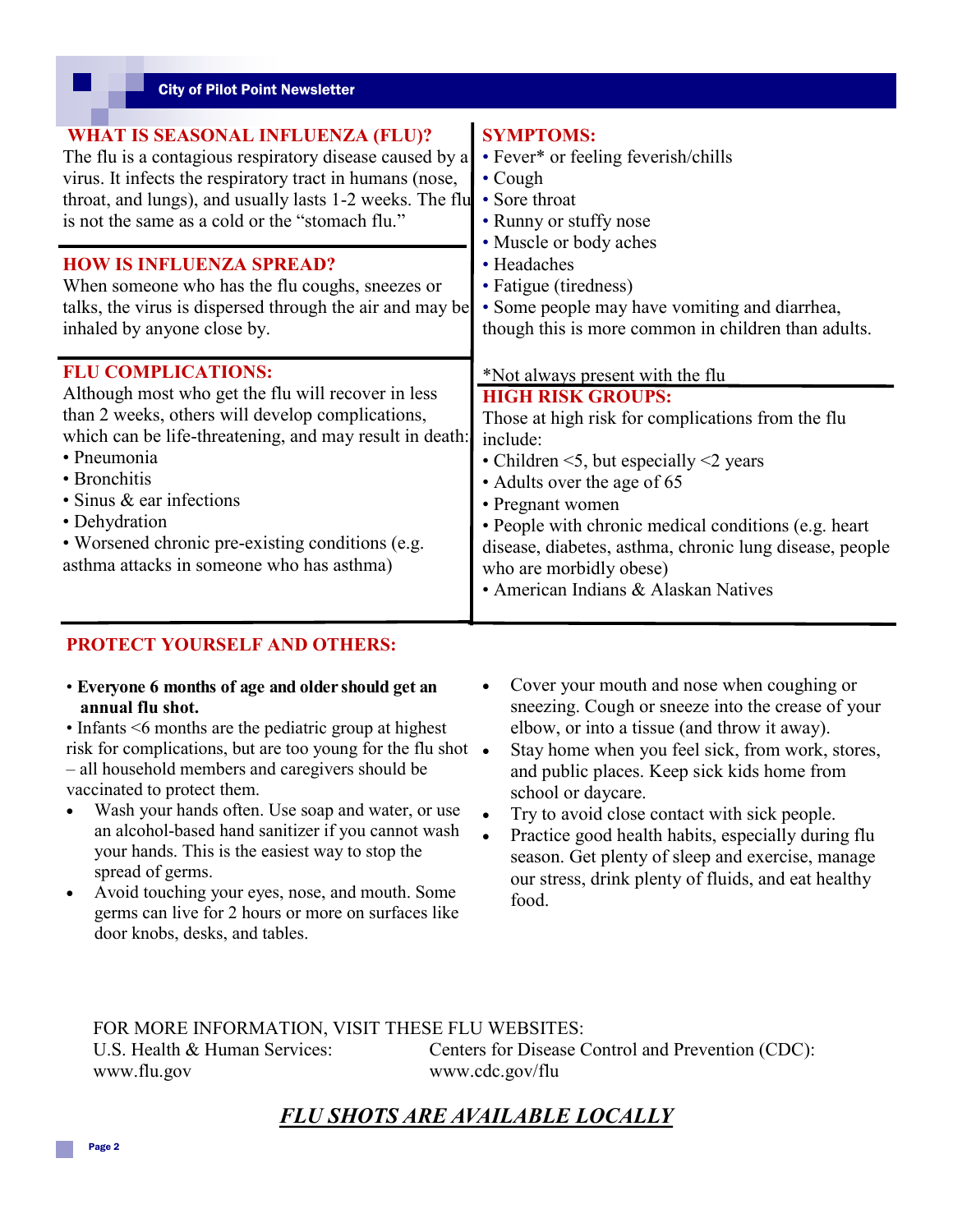

**For more information call 940-686-5004 or check out our webpage at www.pilotpointlibrary.org/**